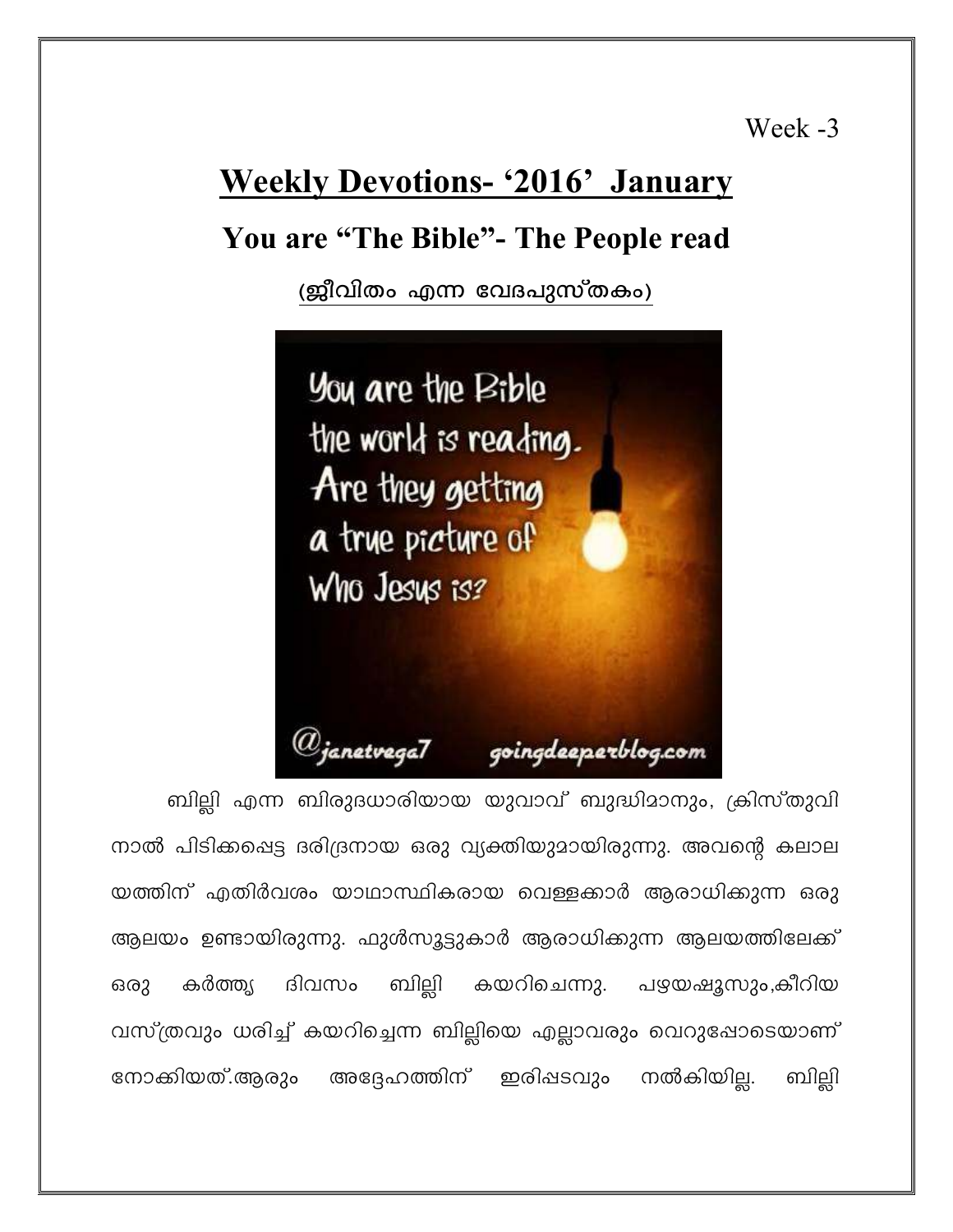മുൻപോട്ട് നടന്നു ചെന്ന് തറയിലിരുന്ന് പ്രാർത്ഥിച്ചു. ഇന്നു വരെ ആരും അവിടെ തറയിൽ ഇരുന്നിട്ടില്ല. പ്രസംഗകൻ എന്തുചെയ്യണമെന്നറിയാതെ നിന്നപ്പോൾ സഭയിലെ ഒരു വൃദ്ധൻ ഊന്നുവടിയുമായി മുൻപോട്ട്, അവന്റെ അടുക്കലേക്ക് ചെന്നു. വഴക്കുപറയുവാനോ, അടിക്കുവാനോ ആയിരിക്കും എന്ന് പലരും കരുതി.പക്ഷേ ആ വൃദ്ധൻ അവനോടൊഷം പ്രാർത്ഥിച്ചു. സംയമനം വീണ്ടെടുത്ത ശുശ്രൂഷകൻ നിലത്തിരുന്ന് ഇങ്ങനെ പറഞ്ഞു ''ഞാൻ ഇന്ന് പറയുന്ന പ്രസംഗം കേട്ട നിങ്ങൾ നാള ത്തേക്ക് അത് മറന്നേക്കാം, പക്ഷേ ഇപ്പോൾ നിങ്ങൾ കണ്ടത് ജീവിതത്തി ലൊരിക്കലും മറക്കുകയില്ല". ഇപ്രകാരമുള്ള ജീവിതമാണ് മറ്റുള്ളവർക്ക് വായിക്കുവാൻ പറ്റിയ വേദപുസ്തകം.

താഴ്ച ധരിച്ചു കൊള്ളുവിൻ എന്ന് 1 പത്രോ:(5:5)ൽ കാണുന്നു.

## "Life is a Long Lesson in Humility"

#### **By Barrie**

ദൈവമക്കൾ തങ്ങളിലുള്ള അഹകാരം, ഞാനെന്നഭാവം ഇവ ഇല്ലാതാക്കി താഴ്മയുള്ളവരാകേണം.

മറ്റുള്ളവരോട് നാം വിനയത്തോടെ പെരുമാറുമ്പോൾ നാം ക്രിസ്തു വിന്റെ ഭാവമുള്ളവരാകുന്നു. താഴ്മയുടെ വസ്ത്രം ധരിക്കുവാനാണ് പത്രോസ് ഉദ്ബോധിപ്പിക്കുന്നത്. ക്രിസ്തീയ പ്രവർത്തനങ്ങളിൽ ഏർപ്പെ ടുന്നവർപോലും ലൗകീക ആഢംബരപ്രീയരായി, സ്വാർത്ഥതയിൽ കഴിയു ന്നു. സ്നേഹം നഷ്ടപ്പെട്ടു എന്നു മാത്രമല്ല, മറ്റുള്ളവരെ വേദനിഷിച്ച് സന്തോഷം കണ്ടെത്തുകയും ചെയ്യുന്നു.